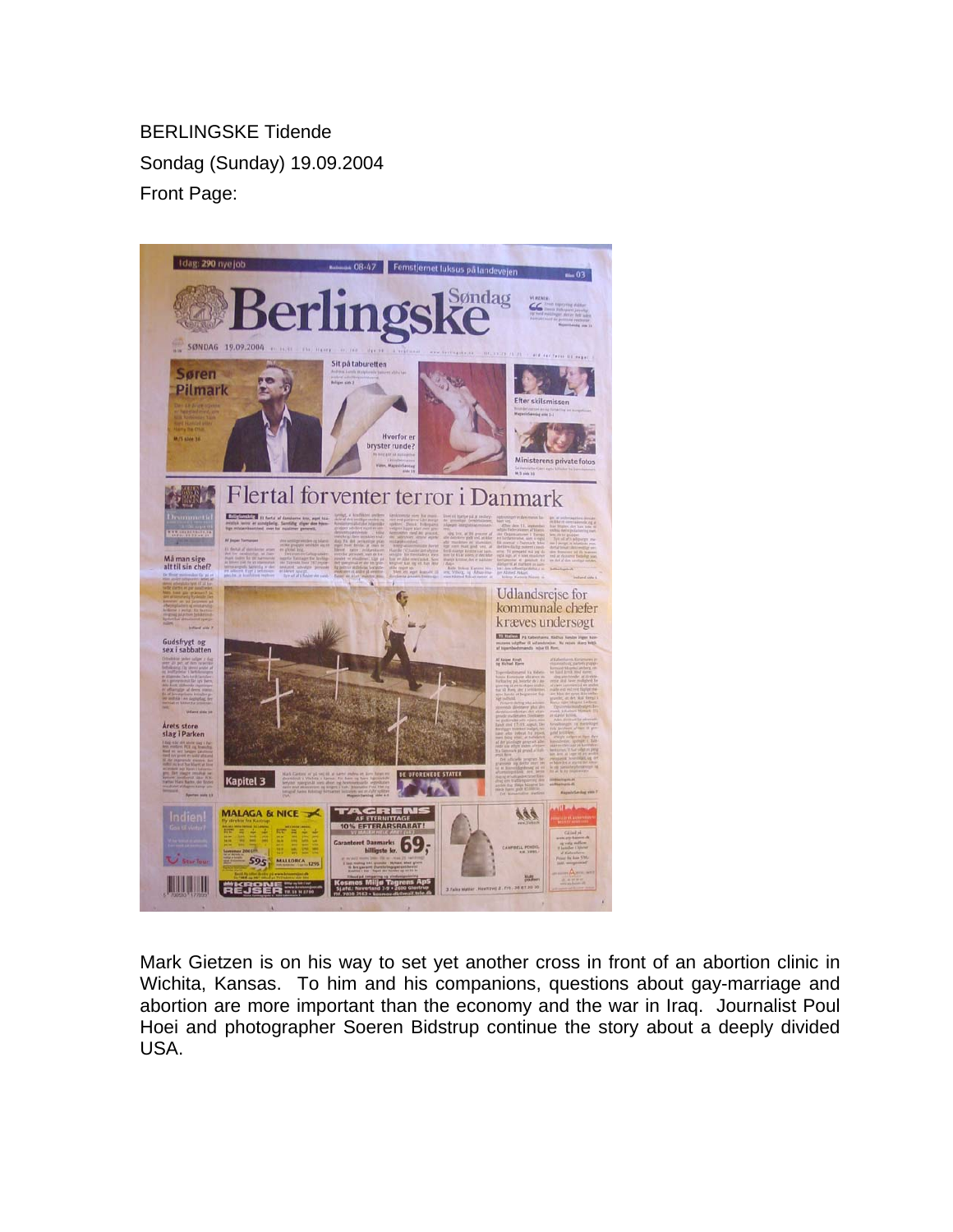Page 4, Top:



Every day, activists seize an abortion clinic in Wichita, and they use all of their resources in an ongoing attempt to get the clinic closed. To these activists - and to the majority of voters in Kansas – the question about abortion and gay-marriage means more than the economy and Iraq. On the back of a big anti-abortion campaign, right-wing religious activists have taken over the Republican Party in the state (Kansas), and they are campaigning in a good-vs.-evil battle, against the values from Hollywood and the liberation of the 1960's. Bush can win here, and in other nearby states, if he can keep the anger boiling.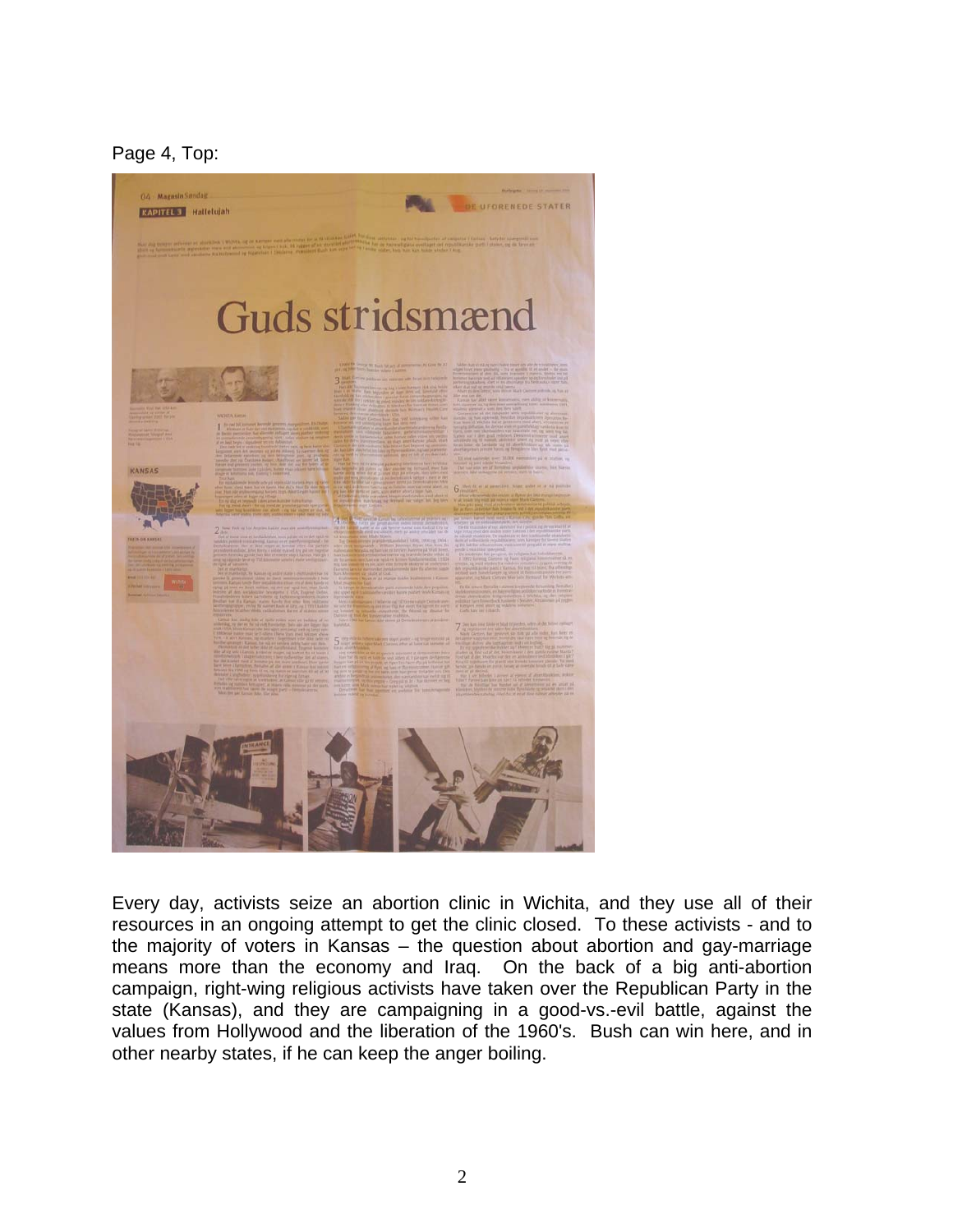## Gods "Warriors"

1: A red car drives through the morning fog. A Dodge. It is half past 6 in the morning, it is a little cold, but the first people have already taken their spots around a concrete building, which signals - without windows and surrounded by a big fence - a certain? …curiosity?

The red car is about a hundred meters away. In the start, it drives slowly, but when it comes close to the guarded fence, it speeds up and goes through. If it wasn't for the brakes, you could probably hear the driver's relief. Finally safe! He thinks.

A middle-aged woman makes the sign of the cross, and yells, "Little children have a beating heart. Do you?"

She doesn't get an answer. She makes the sign of the cross again. The abortion doctor hurries inside the building, without looking back. A new day has started in the American culture battle.

For and against abortion. For and against the basic questions that are behind the conflict of abortion - and when the day is over, America will be even more divided.

2: In New York and L.A., it is called "fly-over-land". It's meant to be negative, but in a way, it's true. Kansas is fly-over-land for the Democrats.

There's nothing to get here. Last month, when the party's presidential candidate, John Kerry, journeyed on his campaign, he didn't do one single stop in Kansas. He went to bed and woke up 750 kilometers later, in a more friendly-minded part of the country.

It's weird.

It's weird because only a couple of generations ago, Kansas, and other states in the mid-west, were the most leftwing minded in all of the union. Kansas had several socialistic newspapers, one of them with a circulation of more than a quarter of a million papers per issue. Here you also found the leaders of the socialistic movement in the US: Eugene Debbs, the Populist leader, and Robert La Follette. The union leader, Walther Reuther, was also from Kansas. The state had four or five militant farm groups, and a town in Kansas was even named "Liberal."

In 1931, the historian, Walter Webb called liberalism one of the states big mysteries. Kansas still likes to play the role of a bulldog, or of an underdog, and it is understandable. Even though it is right in the middle of the US, it is considered "farout and far-away".

In the 1980s, you could see T-shirts in N.Y. with the text: *"New York -It ain't Kansas".* In addition, the bad guy in Superman wouldn't let a bomb go off in Kansas because then no one would hear about it. Economically it is not the best place either. The soil is not good. Except for a boom in low-paying jobs in the meat industry in the southwestern part of the state, nothing is really happening.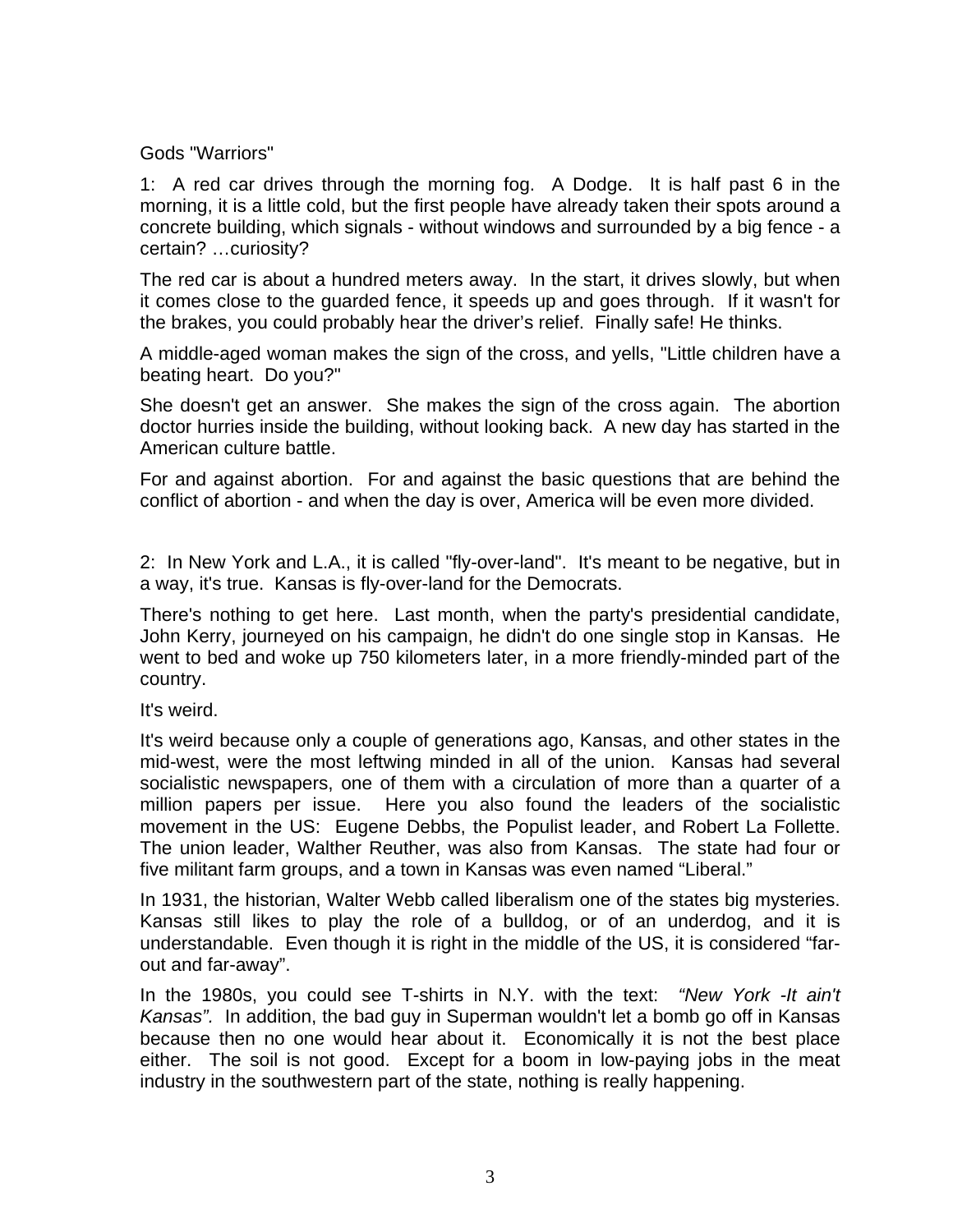

In Kansas, every sixth child lives in poverty. The majority of all Kansas counties have lost citizens from 1990 until now, and the state is number 49 out of 50 in the difference in health care between the rich and the poor.

It would be logical to conclude that Kansas would vote for the left. Looking at the past and present, Kansas most likely would vote for the party that traditionally was the weak people's party –the Democrats.

However, Kansas doesn't see itself that way. Not at all!

In 2000 Bush got 58% of the vote in Kansas, Al Gore got 37%. Today John Kerry doesn't even think about stopping in Kansas.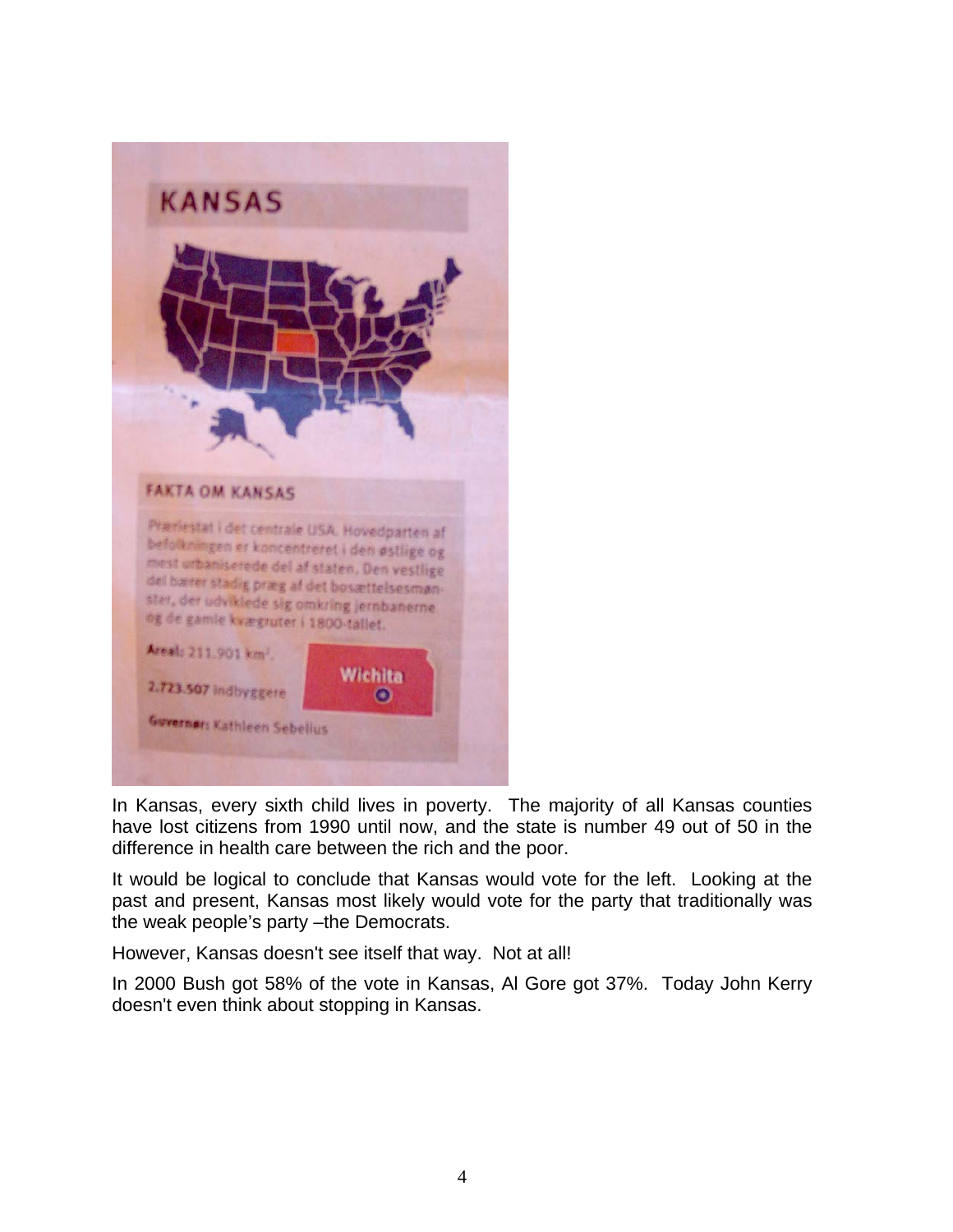3: Mark Gietzen parks his Minivan in front of the seized building. He opens the trunk, and in the back, he has 167 small white crosses. He starts taking them out, a couple of crosses at a time, and puts them in the grass in front of the building. As they stand there, the crosses remind you of a soldier's graveyard in France, or in Arlington.

Each little white cross stands for an unborn child who has been aborted here during the past month. Woman's Health Care Services is the biggest abortion clinic in the US.

Mark Gietzen does this every day. At sunrise, he puts them up; at sunset, he takes them away.

In Denmark we see American anti-abortionists as crazy fanatics, old-fundamentalists giving testimony in their anger, and lunatics without humor, without knowledge about the world outside of their interest. Kind of an American jihad. Mark Gietzen is the opposite.

He is not just smart and modest, he prefers to talk about cars and airplanes, and presents himself with a charming self-irony. "I'm kind of a crazy guy," he says. He has worked all his life in the Boeing factory here in Wichita; he started on the floor, later became an inspector, then a company field representative. During most of his time at Boeing, he never needed to wear a tie to work. In other words, Mark sounds like the prototype of a Democratic voter - but he is not.

"My family has voted Democratic for generations. However, we are also a Christian family, and a family against abortion. I simply cannot vote for a party that supports abortion. In the 80's Reagan made the anti-abortion cause a Republican cause, and thereby the choice was easy. I became Republican," says Gietzen.

4: It might be true that a couple of generations ago, Kansas and the neighboring states on the prairie in the Midwest, voted Democratic, and it might be true that they gave their cities names like "Liberal" and experimented with socialism; but in other areas they were as conservative as Mads Skjem. [a Danish political figure]

Take the Democrat's Presidential candidate in 1896 1900 and 1904, William Jennings Bryan. He came from Nebraska, and he severely criticized Wall Street, was like thunder against the railroad "lords", and he demanded better living standards for the poor. But Bryan was also a Christian fundamentalist. In 1924, he tried to get a law passed that would make it illegal to teach Darwin's "theory", because man did not come from the ape. Man was made by God.

The qualities in Bryan are in many ways the qualities in Kansas today; "against the powerful, and for God".

As long as the Democratic Party had both populist appeal and traditional values, it could win in states like Kansas. However, in the culture battles of the 60's and the 70's, the Democrats chose to go with liberation, "the big flip-flop": for abortion, for equality for women, black people, and sexual minorities, absolutely for Darwin, and completely against conservative traditions.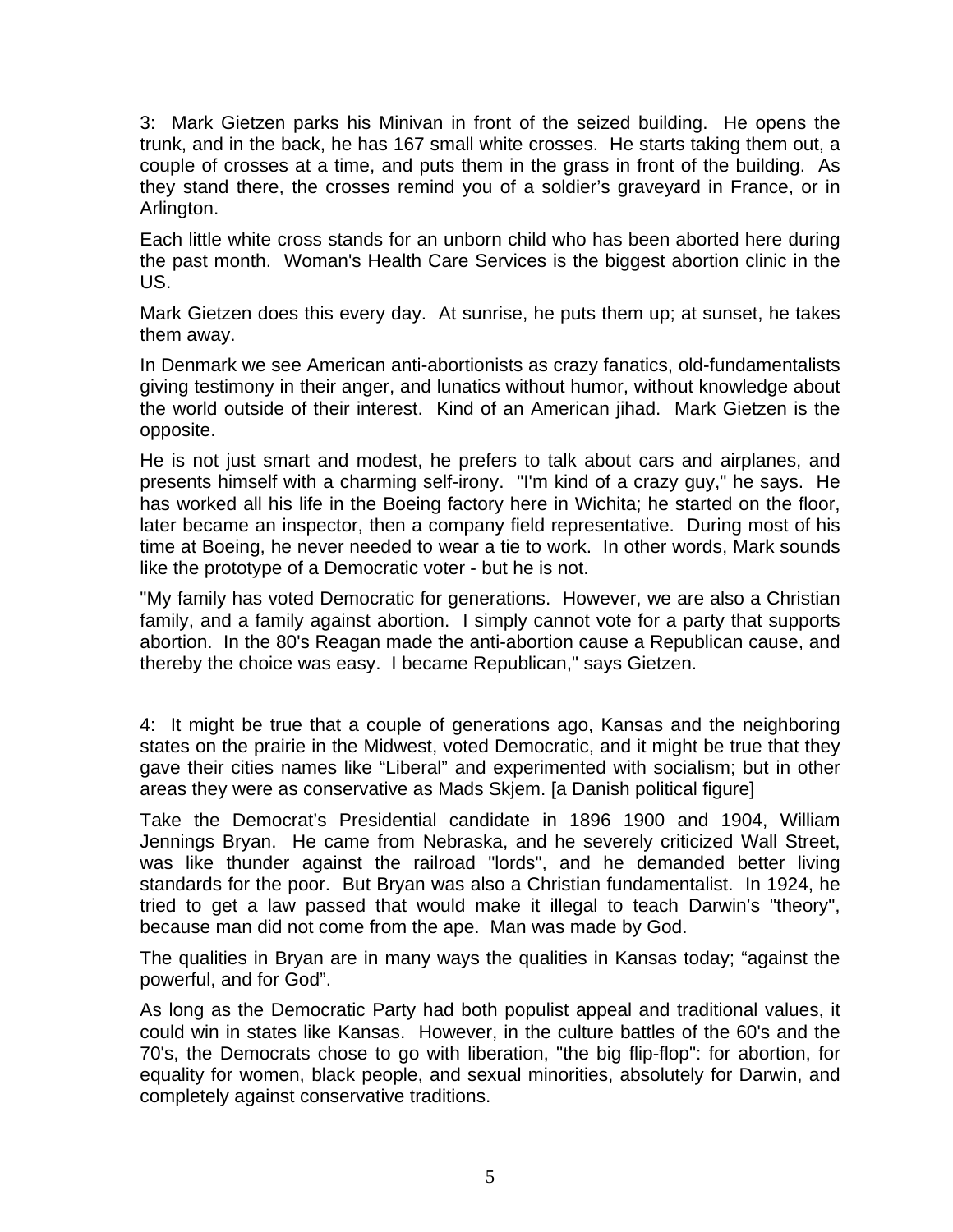Since 1968, Kansas has not voted for the Democratic presidential candidate.

5: "I would rather talk about something else, - and use my time on something else" says Mark Gietzen, after putting the crosses in the ground. "I don't think it's especially fun to be here and to demonstrate". He also has a full life besides antiabortion activities. In his garage at home, he is re-building a Piper Tri-Pacer airplane. On his eyeglasses, he has an engraved image of that airplane, and he is a certified flight instructor. He has been married and divorced twice, and he has three children whom he likes to talk about.

The oldest is in college, the next one is planning to go into the Marines, and the youngest -Greg, 9 years old – has written a book about cats, which Mark has printed and published. Besides that, he has started a website for single, Christian men and women. We could stand and talk for hours, about all the things that make life interesting, but suddenly you get a sense of the fire that burns in his stomach.

Another car drives down the road, speeds up at the gate, and disappears into the parking lot. It is the abortion doctor from Nebraska. "He has come here to kill small kids today," he says. Abortion is the factor that drives Mark Gietzen politically, and he is certainly not the only one.

Kansas has always been conservative, but never this conservative! The big change came during the summer of 1991, "The Summer of Mercy" as it is called.

At that time, Gietzen was already an active Republican, and an anti-abortion advocate. He experienced how Operation Rescue came to Wichita, to protest against abortion. But "protest" isn't the right word, because it was like a fire that started and spread very fast. Demonstrations against abortion became more aggressive. Activists threw themselves on the road, even in front of cars, they chained themselves to the clinic's gates and they raged against abortion doctors private homes. Soon, the jails were filled with anti-abortion activists.

Finally, 30,000 people got together at the university stadium and heaven and earth reached each other. It was like one of the populist hurricanes of the past; only the hurricane went right, not left.

6: "It is one thing to protest, and it is another thing to achieve political results. No matter how well-meaning someone is, it doesn't make a lot of sense to throw yourself down in the middle of the road," says Gietzen. He started recruiting activists for his political work, because the more activists he could get in the Republican Party, the easier it was to make the party's politics more religious.

A couple of hours driving north, Tim Golba, a worker in a pop-factory, was doing the same thing.

They got 10,000 new activists into politics, and they were ready to wrestle with the other big fraction in the Republican Party, the so-called "Moderates".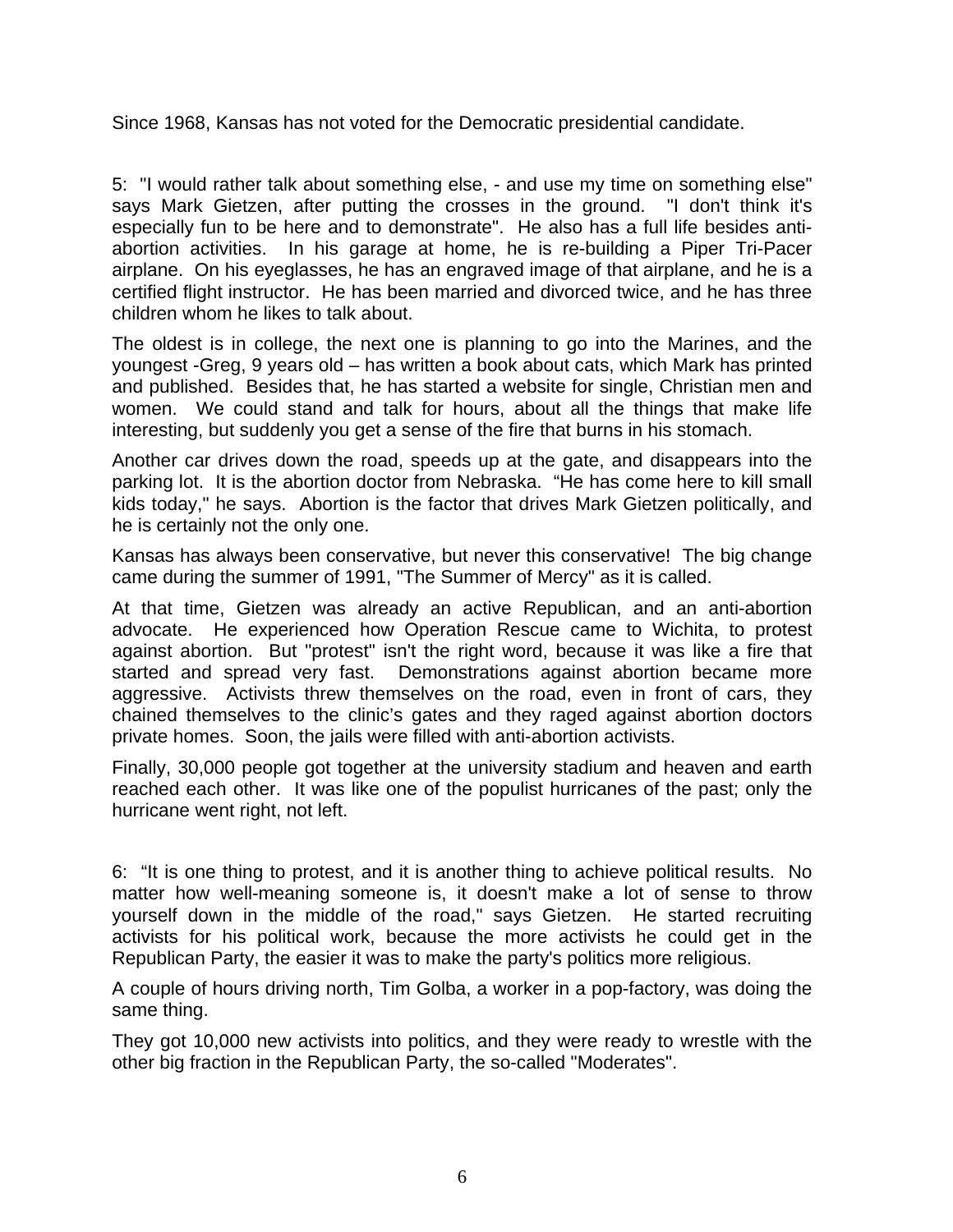The Moderates are the traditional well-off Republicans who fight for lower taxes and advantages for businesses. However, they are more in the middle on moral questions. The Moderate Republicans have the money, and the Religious Republicans have the foot soldiers.

In 1992, Gietzen and his Religious Conservatives started a "Revolution", and with the wind from The Summer of Mercy, they took over the Republican Party in Kansas, - all of it. Mark Gietzen became Chairman of the Sedgwick County Republican Party.

Later they got a majority in the state legislature and a majority on the state school board.

A right-wing Religious politician won over a leading Democratic U.S. Congressman from Wichita, and another Religious politician, Sam Brownback went to the Senate. All of this happened because of the battle against abortion and The Summer of Mercy!

God's army was marching.

7: Not a leaf can fall to the ground, without it being recorded outside the abortion clinic. Mark Gietzen has posted his volunteers all around the clinic, and he has a detailed plan, covering who will be where, and when. The volunteers write everything down in a logbook.

A new nurse shows up. Who is she? Look at the tag and find out. Who drives that old Mazda? Find out! Why was there an ambulance at the clinic yesterday? Call the hospital.

A pregnant women walks by, talk to her and give her a folder, try to persuade her not to go in there.

Have you seen the photo of the owner of the clinic in the newspaper, Doctor Tiller? Does he dye his hair? Get that photo and make it bigger.

When some of these anti-abortion activists find out the identity of a nurse, they make flyers and pass them around in the nurse's neighborhood. "Did you know that your neighbor works at an abortion clinic?" the flyers ask. In some cases, this pressure has caused the nurse stop working there.

In spite of the incredible number of work-hours spent in preparation, in consideration, in engagement, and in prayer, this Doctor Tiller had his clinic during The Summer of Mercy, and he still has it today.

Nevertheless, this effort is something different; Gietzen and his volunteers now talk about a seven-year plan to force him out. It is like the forever that is the horizon.

The big goal is to illegalize abortion in the US, and that goal seems just as far away as the horizon. Until at least one or two judges are replaced on the US Supreme Court, the majority of US voters who favor some abortion regulation go no where.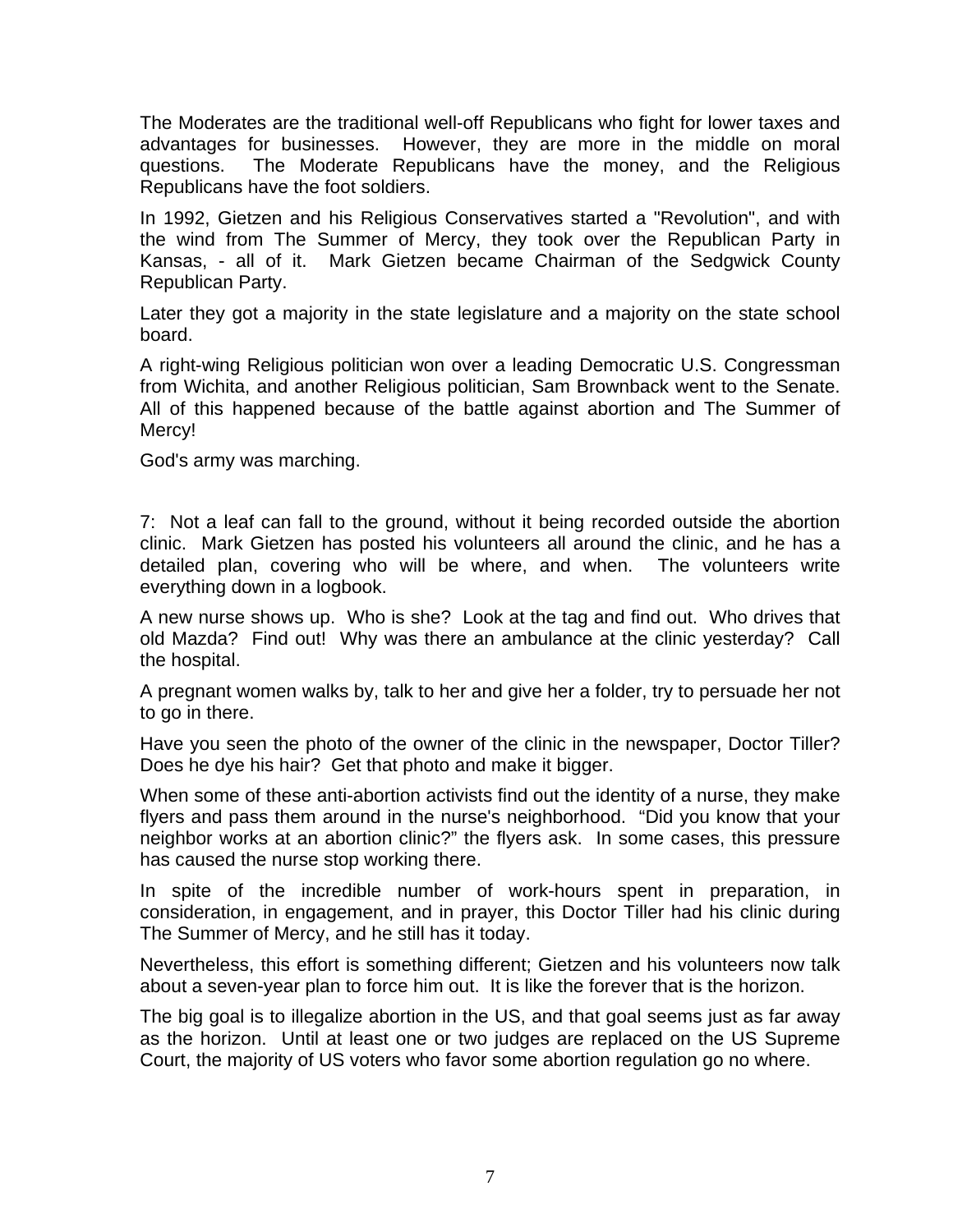With Hand on the Heart: "Couldn't Mark Gietzen use his energy elsewhere?"

He, and the majority of other religious activists, come from humble backgrounds; wouldn't it be more useful if they used their energy on getting minimum wages raised, or toward creating health insurance for everybody, or toward promoting better education, and improvements to the environment?

8: That is the kind of question that the world's journalists ask. The author Thomas Frank also asks this question in his new book "What's The Matter With Kansas?"

In his book, Frank expresses respect for the Religious Right; they are people who generally have a humble job and limited education, and they work hard to gather treasures in heaven, not for the money, and not for the prestige.

It is admirable, he says. But on the negative side, he also sees the Religious Right as - to use Lenin's expression – "class cheaters". They do nothing for their own, and they do everything for the corporations, Frank says.

It might be difficult, in dollars and cents, to see what the Religious Right in Kansas have gained from a decade with almost all the power they could wish for. The school commission has started a new debate on Darwin's theory of evolution, and politicians have started a debate about equality for sexual minorities – as if it has gone too far. A Kansas minister has personally gone through 51,000 music CD's and has removed 1,600 of them, which he found to be too bad.

Even in cases where the Religious Right has gotten new laws passed, they often run out of steam in the sand. For example, politicians made a law against abortion in the third trimester, but the US Supreme Court changes it.

Another law gives homosexuals harder requirements than heterosexuals have, and it also is headed for the court right now.

These kinds of initiatives and ideas do nothing to better the living standard for the weakest and the middle class, at least not on a measurable scale. The richest, on the other hand benefit abundantly. Taxes in Kansas have been lowered for company owners, investors, and big trust-holders. Restrictions for companies are gone, and the state has adopted some "anti labor union" laws.

The religious Senator Sam Brownback said in a speech; the economy doesn't mean a lot to the voters in Kansas. "When I'm talking to people, I often ask them: "What are the biggest problems that we are facing? Are they moral or economical? The answer I most often get is: "Moral".

9: Is it Mark Gietzen that the populist song from 1892 is written about: "Oh, Kansas fools! Poor Kansas fool, the banker makes of you a tool"?

Gietzen laughs out-loud. "No, I don't think it's me". "It's not me, but we have to think about it."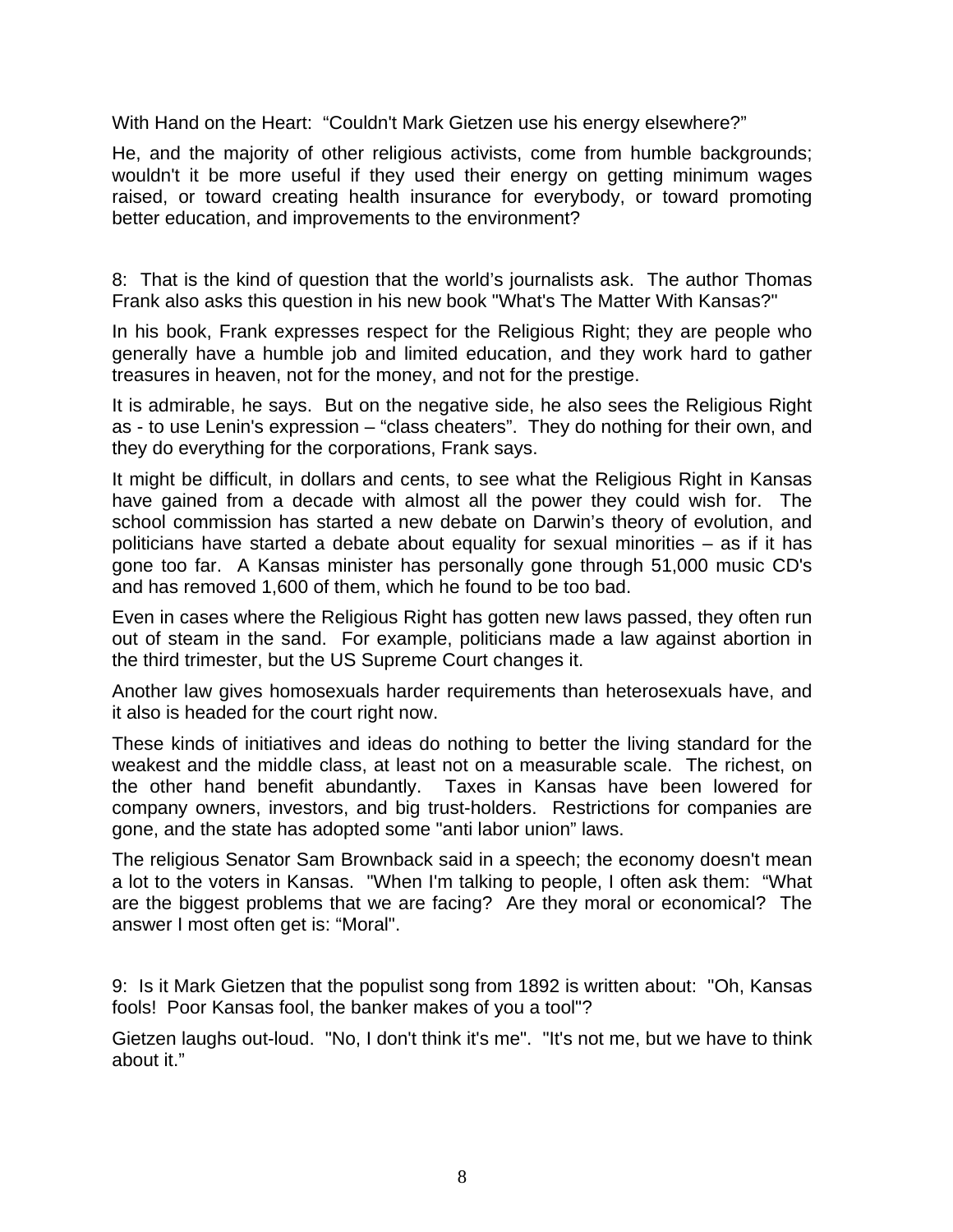"We Religious Conservatives certainly give something to the Economic Conservatives, and of course, we get something in return for our support. Is it possible that we both benefit from each other? I think that we do. The Bush administration has stopped public funding of abortion, and our president nominates only judges who are against abortion. Furthermore, he has signed a law that illegalizes abortion in the third trimester. We certainly could not have gotten that from the Democratic Party."

Wouldn't it be right to try? Wouldn't you belong in a party that takes the workers case?

Gietzen responds, "The Democrats aren't the workers party anymore, nor are they the family party, nor the average person's party. Today the Democrat party is a party that is in the pocket of those with big checks and Hollywood values. They have no idea what is going on in the rest of America. One of President Clinton's advisers called poor people; 'trailer-trash'. Should that be the worker's political party?

It is obviously a question that Mark Gietzen has been thinking about. Three years ago, he published his thoughts in an 80-page book called: "Is it a Sin for a Christian to be a Registered Democrat Voter in America Today?"

His answer was, in a sense - Yes. You cannot be a Christian and at the same time stand on the other side of the culture battle.

To draw such clear lines, doesn't that mean polarization? A deep dividing of the country?

"Yes" answers Gietzen, "and that is actually a good thing. Polarization is good because it leads to clear choices." It is our Christian responsibility to polarize in support of that which is good, and to oppose those things that are evil.

10: Kansas is thereby a political microcosm (of the chaos that is going on in the US). As Kansas votes, so does a big part of the nation. The state of Kansas has written, in "heaven's language," exactly what Bush has to do to win the election.

He has to keep the anger boiling.

The economy, Iraq, and all the other concrete problems are worth a debate, but moral problems are the main factor.

That is why Bush says: Marriage between homosexuals? No. Abortion? No. Naked breasts on TV? No. He constantly talks about God, and emphasizes "moral responsibility". Good vs. Evil. White vs. Black.